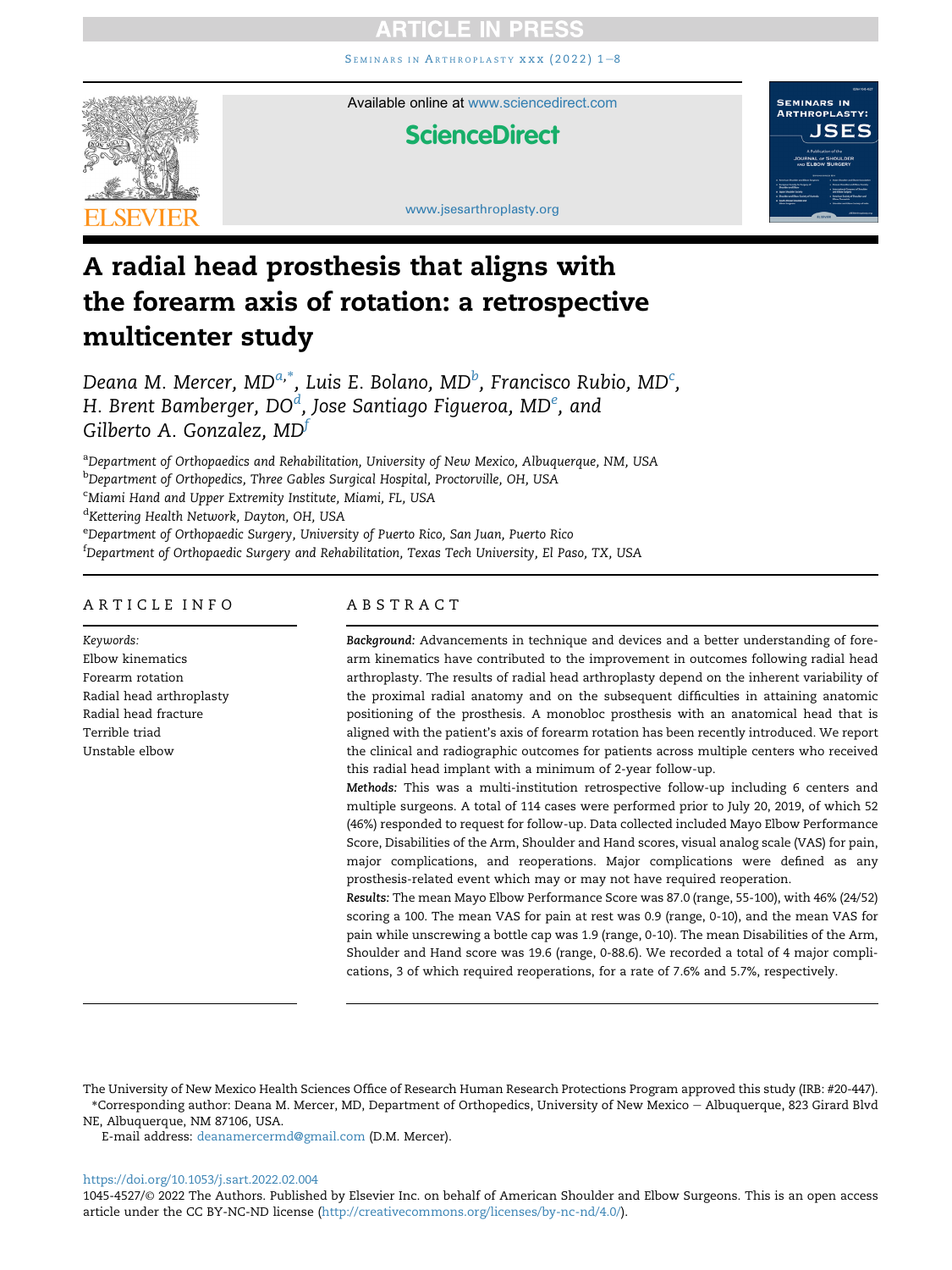Discussion: The current results, collected from 6 institutions and multiple surgeons, are comparable to those of other similar series for radial head prostheses. Our series had lower rates of complications and reoperations. There were no cases of stem loosening. The alignment of the radial head to the forearm axis of rotation may restore forearm kinematics. This design may lead to radiocapitellar contact pressures that are more physiologic in load transmission.

Level of evidence: Level IV; Retrospective Series

© 2022 The Authors. Published by Elsevier Inc. on behalf of American Shoulder and Elbow Surgeons. This is an open access article under the CC BY-NC-ND license [\(http://](http://creativecommons.org/licenses/by-nc-nd/4.0/) [creativecommons.org/licenses/by-nc-nd/4.0/\)](http://creativecommons.org/licenses/by-nc-nd/4.0/).

Radial head arthroplasty (RHA) cases have more than doubled over the last decade and are anticipated to continue to rise. $23,41$  $23,41$  $23,41$  Advancements in technique and a better understanding of forearm kinematics have contributed to the improvement in outcomes following RHA.<sup>[54](#page-7-1)</sup>

Radial head injuries often occur with concomitant ligament injury.<sup>47</sup> Reports have described the importance of the proximal radius for elbow stability especially in cases with ligament insufficiency.<sup>[3](#page-5-0)[,36](#page-6-1)[,57](#page-7-3)</sup> In these cases, the goal of RHA is to restore posterolateral, valgus, and axial stability through radiocapitellar contact.<sup>49</sup>

Considerable forces are transmitted across the radiocapitellar joint. $^{1,31}$  $^{1,31}$  $^{1,31}$  $^{1,31}$  Following irreparable radial head fracture, radiocapitellar stability must be restored in order to return an acceptable level of function.<sup>8,[32,](#page-6-4)[33](#page-6-5),[40](#page-7-5)[,51](#page-7-6)</sup> Van Riet et al discussed the importance of radial head position and orientation.<sup>[50](#page-7-7)</sup> Malpositioned implants can lead to increased radiocapitellar contact pressures which may accelerate capitellar wear.<sup>[27](#page-6-6)[,33,](#page-6-5)[40,](#page-7-5)[46](#page-7-8)</sup> However, when the radiocapitellar joint is reconstructed with near anatomic positioning, these pressure changes may be minor $17$  and potentially below the threshold for erosive damage.<sup>9</sup>

Design of radial head replacements has evolved due to extensive anthropometric study and improved understanding of the loading mechanics at the radiocapitellar joint.<sup>[1,](#page-5-1)[27](#page-6-6),[28](#page-6-9)[,42,](#page-7-9)[46,](#page-7-8)[47](#page-7-2)</sup> Radial head replacements can be monobloc or bipolar, have a fixed or nonfixed stem, and vary in head design. The results of RHA depend on the inherent variability of the proximal radial anatomy $4$  and on the subsequent difficulties in attaining anatomic positioning of the prosthesis. $7,52$  $7,52$  $7,52$ Common complications following RHA include capitellar erosion, osteolysis with implant loosening, stiffness, and pain, $17,28,48$  $17,28,48$  $17,28,48$  with stiffness and pain accounting for a high percentage of revisions.<sup>[55](#page-7-12)</sup> Many studies have discussed the impact of surgical technique and prosthesis fit on achieving satisfactory outcomes.<sup>5[,28](#page-6-9),[48](#page-7-11)</sup>

The importance of continued innovation in radial head prosthesis design has been mentioned. $24,54$  $24,54$  A monobloc prosthesis with a fixed long stem and an anatomical head that is aligned with the axis of forearm rotation was recently introduced. Our purpose was to report the clinical and radiographic outcomes for patients across multiple centers who received this radial head replacement with a minimum of 2-year follow-up.

#### Methods

This was a multi-institutional retrospective follow-up including 6 centers and multiple surgeons. Institutional review board approval was attained prior to study initiation. Cases were reviewed for the Align radial head prosthesis, treating radial head pathology across all indications including fracture, arthritis, and revision surgery (Skeletal Dynamics, Miami, FL, USA) from 2013 to 2019. A total of 114 cases were performed prior to July 20, 2019, of which 52 responded to the request and agreed to follow-up. The patient characteristics recorded were age, side dominance, and gender.

The 100-point Mayo Elbow Performance Score (MEPS) was completed for each patient. Categorical scoring of 90-100 indicated an excellent score; 75-89 indicated a good score; 60- 74 indicated a fair score; under 60 indicated a poor score. Patients completed the 11-item Quick Disabilities of the Arm, Shoulder and Hand (DASH) questionnaire<sup>[19](#page-6-12)</sup> and a 10-point visual analog scale (VAS) for pain at rest and when unscrewing a bottle cap. A major complication was defined as a reoperation or periprosthetic fracture. A minor complication was defined as pain, stiffness, or radiographic evidence of heterotopic ossification. Functional assessment included goniometric measure of elbow flexion, elbow extension, forearm supination, and forearm pronation for the operative and nonoperative arm. A dynamometer was used to quantify grip strength for the operative and nonoperative arm.

Postoperative radiographs were evaluated for capitellar wear, osteolysis, radiolucent lines, and prosthesis loosening.[6](#page-5-4) Each radiographic variable was independently graded by 2 fellowship-trained upper extremity surgeons. Stages describing the qualitative appearance of the capitellum were used to evaluate the presence of wear. Stage I showed increased subchondral density. Stage II showed early erosion. Stage III showed substantial, readily apparent erosion.<sup>[7](#page-6-10)</sup> The presence of osteolysis was described based on its position in proximity to the stem.<sup>[37](#page-6-13)</sup> Radiolucent lines were quantitatively described using the method developed by Fehringer et al. $^{12}$  $^{12}$  $^{12}$  A prosthesis was defined as loose when there was a change in position from prior imaging with associated bony effects.<sup>[42](#page-7-9)</sup>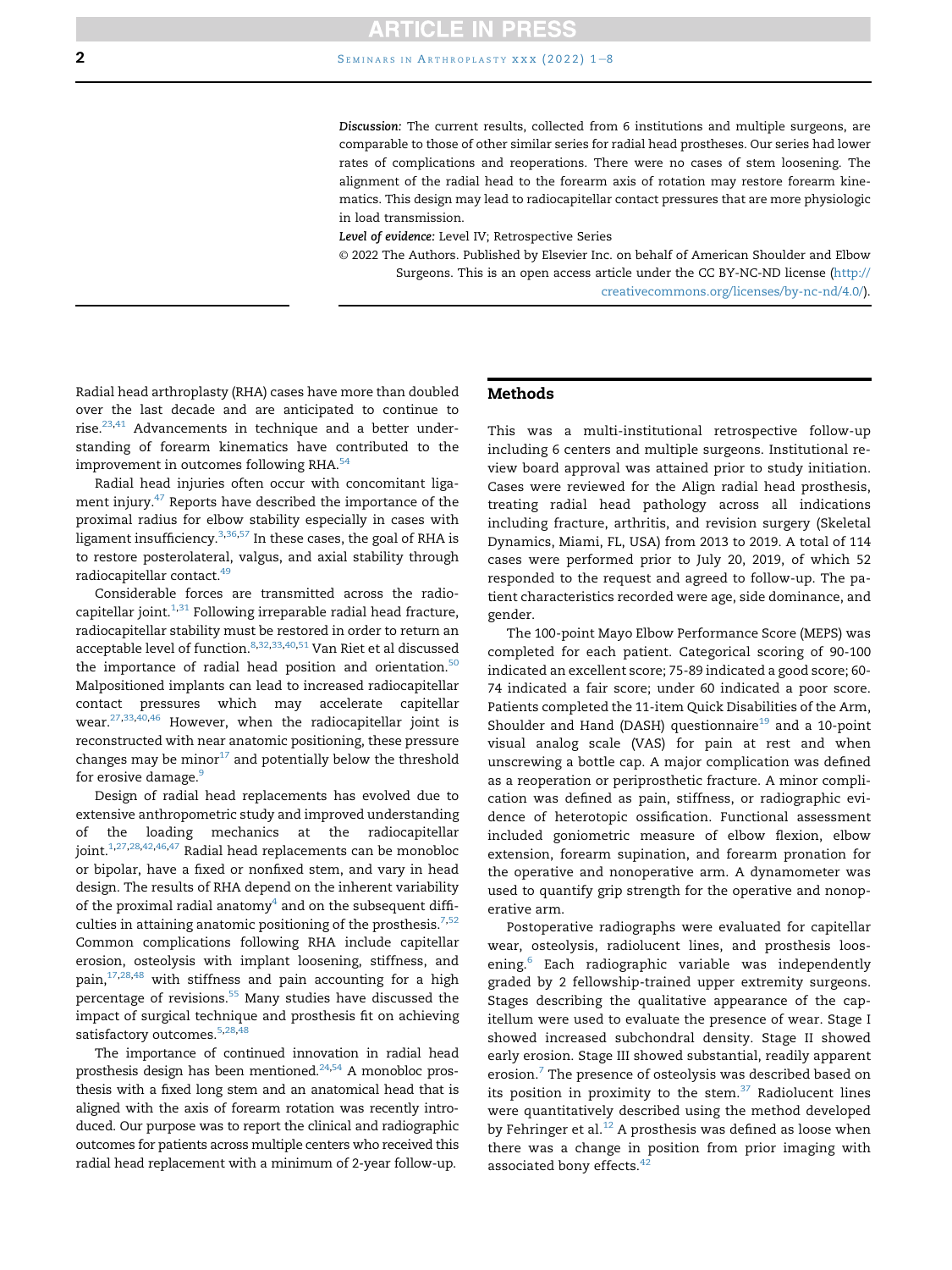### Surgical procedure

In order to identify the axis of forearm pronosupination, the ulnar fovea was marked prior to incision. Radial head fragments were removed and reassembled for sizing. With the forearm positioned in neutral, sizing guides were used to assess radial neck length. Additional radial neck resection proximal to the fracture site was usually performed. The radial canal was prepared with manual rasps until adequate fit was reached. The trial prosthesis was inserted and evaluated with fluoroscopy to confirm appropriate length and therefore prevent overstuffing. On a true anteroposterior forearm view, the proximal level of the radial head must be at or distal to the corner formed by the lesser and greater sigmoid notches. Proper radial head diameter is confirmed by ensuring the apex of the capitellum is aligned with the center of the prosthetic radial head.

Following final stem impaction, the radial head implant was side loaded onto the stem. With the forearm in neutral rotation, the proximal part of the head alignment tool was attached to the radial head and the distal part was placed on the ulna fovea (Fig.  $1$ ).<sup>18</sup> This aligns the prosthetic radial head to the axis of forearm rotation ([Fig. 2\)](#page-3-0). There is anatomical variability in offset between the radial head and neck and between the radial neck and radius shaft. The radial head-toneck angle is approximately 7 degrees, and the radial neck-toshaft angle is approximately 17 degrees. $43,53$  $43,53$  The implant guide is designed to restore this anatomical axis.

### Results

#### Clinical outcomes

Across the study sites, data for 52 patients were compiled with a mean age of 61.3 years (range, 26-85) and a mean follow-up term of 49.7 months (range, 24-100) ([Table I](#page-3-1)). The mean MEPS was 87.0 (range, 55-100), with 46% (24/52) scoring a 100. Categorical classification of MEPS showed 79% (41/52) of patients with an excellent or good score (75-100) ([Fig. 3](#page-3-2)). A poor score was seen in 5.77% (3/52) of patients. The mean DASH score was 19.6 (range, 0-88.6) ([Fig. 4](#page-4-0)). The mean VAS for pain at rest was 0.9 (range, 0-10), and the mean VAS for pain while unscrewing a bottle cap was 1.9 (range, 0-10). The mean elbow arc of motion was 120 degrees  $(\pm 19)$  and was 88% of the contralateral elbow. The mean grip was 53 pounds  $(\pm 27)$  and was 89% of the contralateral grip.

#### Radiographic outcomes

Minimal proximal bone resorption immediately below the collar was seen in 72% of cases (23/32) at a mean follow-up of 64.5 months ([Fig. 5\)](#page-4-1). One patient (67-year-old female) had stage I capitellar wear at 68 months postoperatively, and one patient (66-year-old male) had stage II capitellar wear at 54 months postoperatively. One patient (62-year-old female) had a mean stem radiolucency of 0.8 mm at 58 months postoperatively, and one patient (64-year-old female) had a mean stem radiolucency of 1.7 mm at 35 months postoperatively. No patients had evidence of osteolysis or a change in implant position which would indicate loosening.

<span id="page-2-0"></span>

Figure  $1$  – Intraoperative photograph showing the instrument aligning the radial head prosthesis with the forearm axis of rotation.

#### Complications

We recorded a total of 4 major complications and 3 reoperations, for a rate of 7.6% and 5.7%, respectively. A 73-year-old female had a periprosthetic proximal radius fracture at 49 months following a fall onto an outstretched hand. This fracture was treated nonoperatively and healed with a stable implant at 2 years after periprosthetic fracture which was 5 years after the primary arthroplasty. One patient (46-year-old male) with continued pain had the implant removed at 12 months. Radiographic evaluation of this patient showed moderate capitellar wear and excessive implant length consistent with overstuffing by radiographic parameters. Following implant removal, the pain subsided, but limited elbow motion and forearm rotation persisted. A 77-year-old female, whose initial injury was a terrible triad, had removal of the implant at 47 months due to ulno-humeral chrondrolysis and was converted to a total elbow. A 53-year-old male patient with a body mass index of 44 had a fracture of the neck of the implant at 18 months postoperatively and was treated with implant removal.

## Discussion

Radial head replacement is a treatment option for comminuted articular radial head fractures. When treating radial head fractures that are greater than 3 parts, $29$  the fixation is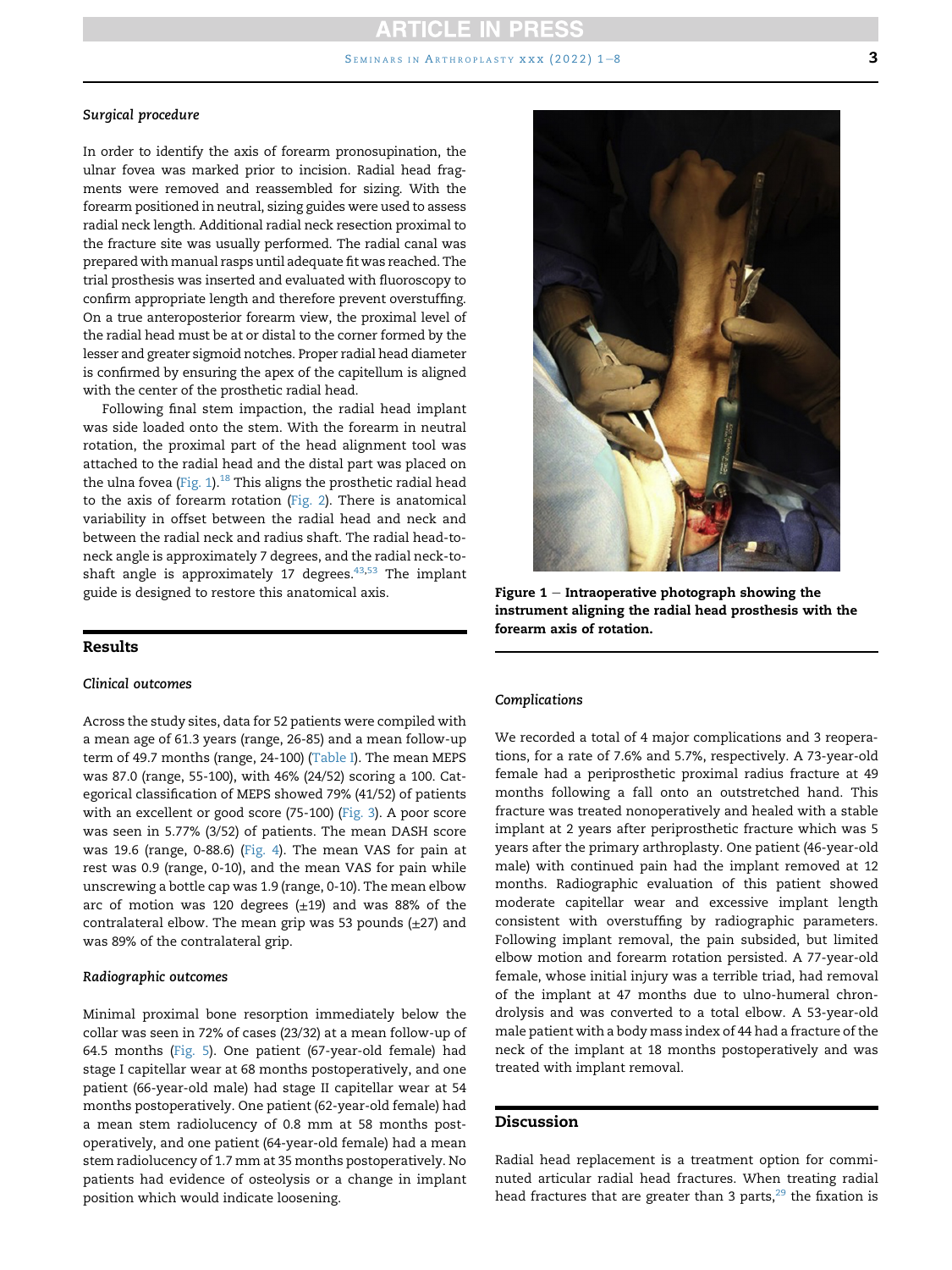<span id="page-3-0"></span>**4** SEMINARS IN ARTHROPLASTY XXX (2022)  $1-8$  $1-8$ 



Figure 2 - Postoperative radiography showing the radial head implant aligned with the forearm axis of rotation.

<span id="page-3-1"></span>

| Table $I$ – Details for radial head arthroplasty in<br>52 patients across 6 institutions. |      |                    |
|-------------------------------------------------------------------------------------------|------|--------------------|
| $N = 52$                                                                                  | Mean | Standard deviation |
| Age (yr)                                                                                  | 61.3 | 12.8               |
| Follow-up (mo)                                                                            | 49.7 | 21.7               |
| $F/E$ arc                                                                                 | 120  | 19                 |
| $F/E$ % contra                                                                            | 88   | 0.1                |
| $P/S$ arc                                                                                 | 155  | 36                 |
| P/S % contra                                                                              | 95   | 0.2                |
| Grip (pounds)                                                                             | 53   | 27                 |
| Grip % contra                                                                             | 89   | 0.2                |
| <b>DASH</b>                                                                               | 19.6 | 20.9               |
| MEPS                                                                                      | 87   | 14.7               |
| VAS rest                                                                                  | 0.9  | 2.0                |
| VAS active                                                                                | 1.9  | 2.8                |

F/E arc, elbow arc of flexion and extension; F/E % contra, elbow arc of flexion and extension as a % of the contralateral side; P/S arc, forearm arc of pronosupination; P/S % contra, forearm arc of pronosupination as a % of the contralateral side; grip % contra, grip strength as a % of the contralateral side; DASH, Disabilities of the Arm, Shoulder, and Hand score; MEPS, Mayo Elbow Performance Score; VAS rest, visual analog scale for pain at rest; VAS active, visual analog scale for pain while unscrewing a bottle cap.

known to be difficult with unreliable outcomes. We report clinical and radiographic outcomes for a single radial head implant across multiple institutions and surgeons. Fifty-two patients from 6 institutions were included in the study. The results for MEPS (87.0) and DASH (19.6) scores are comparable to other short-term retrospective series.<sup>2[,11,](#page-6-17)[21,](#page-6-18)[45](#page-7-15),[57](#page-7-3)</sup> The rates of major complication (7.6%) and reoperation (5.7%) for this cohort were lower than those reported in the literature.<sup>[16](#page-6-19)[,22](#page-6-20)[,38,](#page-6-21)[55](#page-7-12),[56](#page-7-16)</sup> The literature has demonstrated that the majority of reoperations following RHA occur in the first 2 years following index surgery. Kupperman et al reviewed the literature and found a reoperation rate of 10.7% for RHA at 2 years.<sup>25</sup> A national database study by Reinhardt et al reported that 17.6% of RHA cases required reoperation at a mean of 8  $months.<sup>3</sup>$ 

Complications following RHA are variable, with pain, elbow stiffness, and loosening being the most commonly <span id="page-3-2"></span>Categorical results for Mayo Elbow Performance Score



Figure  $3$  – Categorical allocation of Mayo Elbow Performance Scores across 52 patients and 6 institutions.

reported complications.<sup>[56](#page-7-16)</sup> Stiffness is a common consequence of elbow trauma regardless of treatment. Its etiology following RHA is multifactorial, with prosthesis overstuffing being pre-dictive of failure.<sup>[46](#page-7-8),[56](#page-7-16)</sup> Excessive implant length can lead to increased radiocapitellar and ulnohumeral joint contact stresses which can result in pain and degenerative changes. $46$ Rates of loosening may be affected by stem design, $48$  with some postulating that surgical technique may also play a  $role.<sup>41,46</sup>$  $role.<sup>41,46</sup>$  $role.<sup>41,46</sup>$  $role.<sup>41,46</sup>$  $role.<sup>41,46</sup>$ 

Radial head implants vary in design. The implant can be a monobloc or have a ball and socket joint between the head and the stem. The latter, a bipolar design, are intended to freely align to the capitellum to minimize wear. The stem can be securely stabilized by bony ingrowth or cement, or it can be polished to allow motion in the medullary canal. Polished stems are intended to act as a spacer and spin inside the canal with the intention of favoring the capitellum. The prosthetic radiocapitellar surface can be flat or concave. The latter provides more stability but must be precisely implanted to avoid capitellar wear. Well-affixed monobloc heads are intended to imitate native anatomy.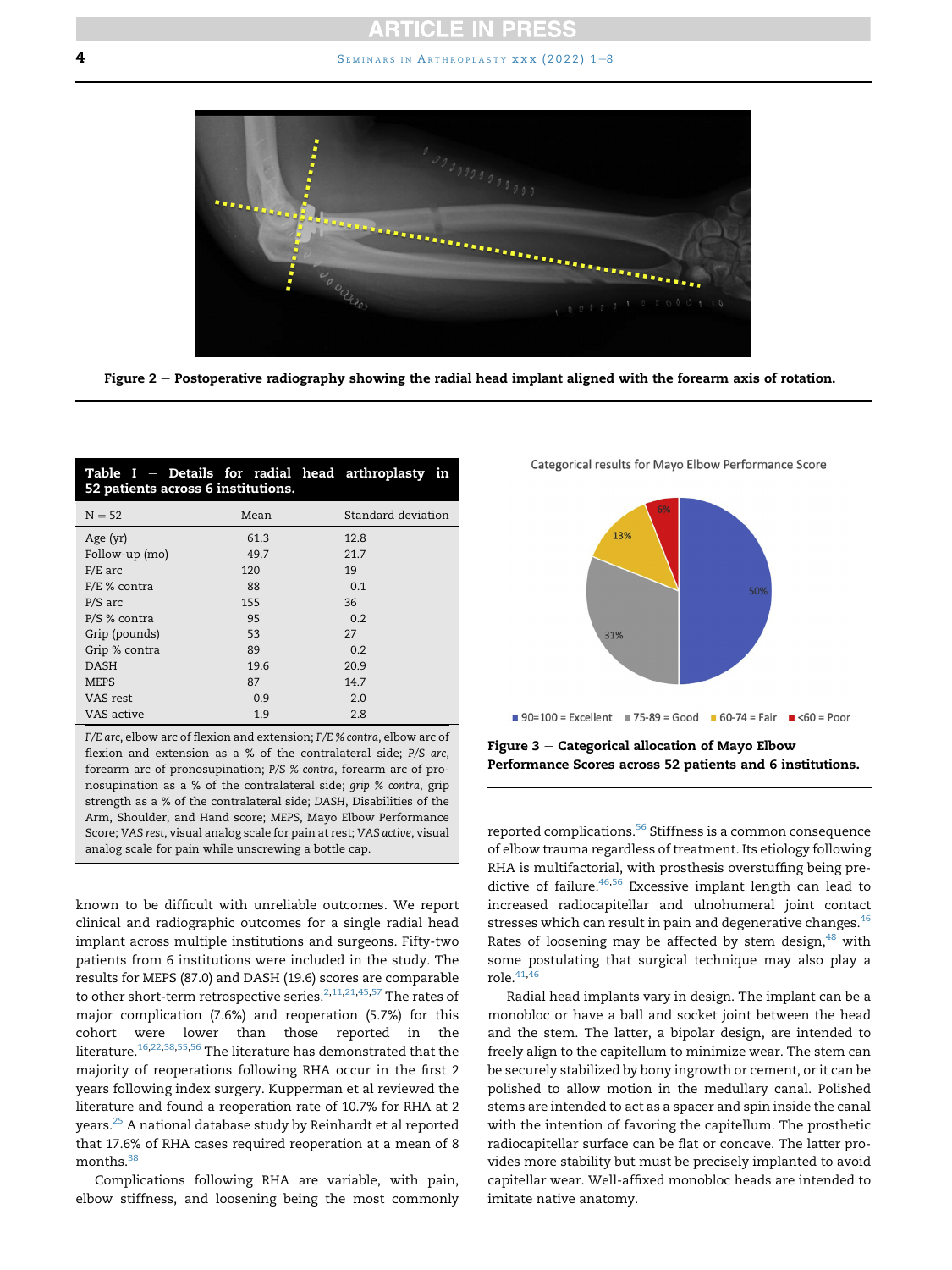<span id="page-4-0"></span>Disabilities of the Arm, Shoulder and Hand score



Figure  $4 -$  Score ranges for Disabilities of the Arm, Shoulder and Hand across 52 patients and 6 institutions.

<span id="page-4-1"></span>

Figure  $5$  – Postoperative radiography showing stress shielding on the radial neck.

Unfortunately, unacceptably high rates of implant revision and removal demonstrate the need for continued advancement in prosthesis design. Vannabouathong et al reported outcomes for fixed-stem implants with results stratified by manufacturer. Revision rates for some implants were as high as 60%<sup>55</sup> The authors concluded that clinical outcomes, complications, and revision were impacted by implant design. Outside of the well-recognized insufficiency of silicone implants, there is no consensus on the optimal radial head implant design. Three implant comparisons are widely discussed: monopolar vs. bipolar, loose stem vs. well-fixed stem, and anatomic vs. nonanatomic design.

Bipolar radial heads have the capability to orient to the capitellum which may improve radiocapitellar contact stresses, minimizing the potential for capitellar wear. $20$  Monopolar radial heads have demonstrated greater stability in various testing parameters which may provide more native concavity compression of the radiocapitellar joint. $30,36$  $30,36$  The value of a stable prosthesis is more pronounced in cases with concomitant soft tissue disruption and elbow dislocation, where the radial head is needed to stabilize the joint.<sup>[8](#page-6-3)</sup> In spite of these individual characteristics, testing has shown higher incidences of radiocapitellar subluxation in monopolar implants and higher incidences of capitellar wear in bipolar implants.[48](#page-7-11) In a systematic review, Heijink et al concluded that prosthesis polarity does significantly affect Mayo elbow scores. $16$  Because the radial head not only transmits axial loads but also transverse loads,<sup>[35](#page-6-25)</sup> a bipolar implant may produce higher localized contact stresses when subjected to an increased lateral load. To date, the literature has not provided agreement on the superiority of prosthesis design regarding radial head polarity.<sup>[10](#page-6-26)[,15,](#page-6-27)[34](#page-6-28)</sup>

Smooth polished stem radial head implants are intended to not osseointegrate to the radius, to function as a spacer, and to rotate within the canal. The proposed value being that stem rotation decreases radial head-capitellar surface motion. Szmit et al reported that loose stems did reduce radiocapitellar contact stress though the common consequential finding of an increased contact area did not occur. $44$  These loose stems may not have the ability to transmit forces in a physiologic manner. Complications with polished stems may include high rates of periprosthetic osteolysis and stiffness.<sup>26,[56](#page-7-16)</sup>

There are two techniques that provide a rigidly fixed stem; the use of bone cement and an ingrowth stem surface inserted with a press fit for stability during the ingrowth process. $13$ Stable bony fixation may contribute to the long-term survival of the implant. Cement fixation has well-recognized drawbacks. $37$  Stems with porous ingrowth surface can provide stable long-term fixation but require a stable initial pressfit fixation to create an environment suitable for ingrowth. Failure to achieve initial stable fixation can result in progressive osteolysis, where the loose stem with a rough surface erodes into the endosteal bone surface. Initial press-fit stability may be facilitated by longer prosthetic stems which provide better initial 3-point fixation. Well-fixed stems may result in stress shielding with bone resorption around its most proximal part. Recent evidence supports the premise that asymptomatic proximal resorption may be a short-term phenomenon that stabilizes with time. $8,14$  $8,14$  Our radiographic finding of a stable well-fixed stem with proximal stress shielding is consistent with previous reports, without progression of the stress shielding over multiple years of follow-up once the process is stabilized.<sup>[8](#page-6-3),[37](#page-6-13)[,39](#page-6-32)[,42](#page-7-9)</sup>

Anatomy replicating radial heads is intended to reduce radiocapitellar contact stresses through a deeper, more conforming dish. This characteristic may improve function by providing an anatomic proximal radioulnar joint articula-tion.<sup>[40](#page-7-5)</sup> Despite these theoretical advantages, proper implant positioning is essential to achieve the desired outcomes but difficult to achieve. Additionally, anatomical variation between individuals makes the concept difficult to apply to the population at large. Alignment of the prosthetic head to the forearm axis of rotation results in maintenance of anatomic radiocapitellar position during pronosupination [\(Fig. 6](#page-5-6)).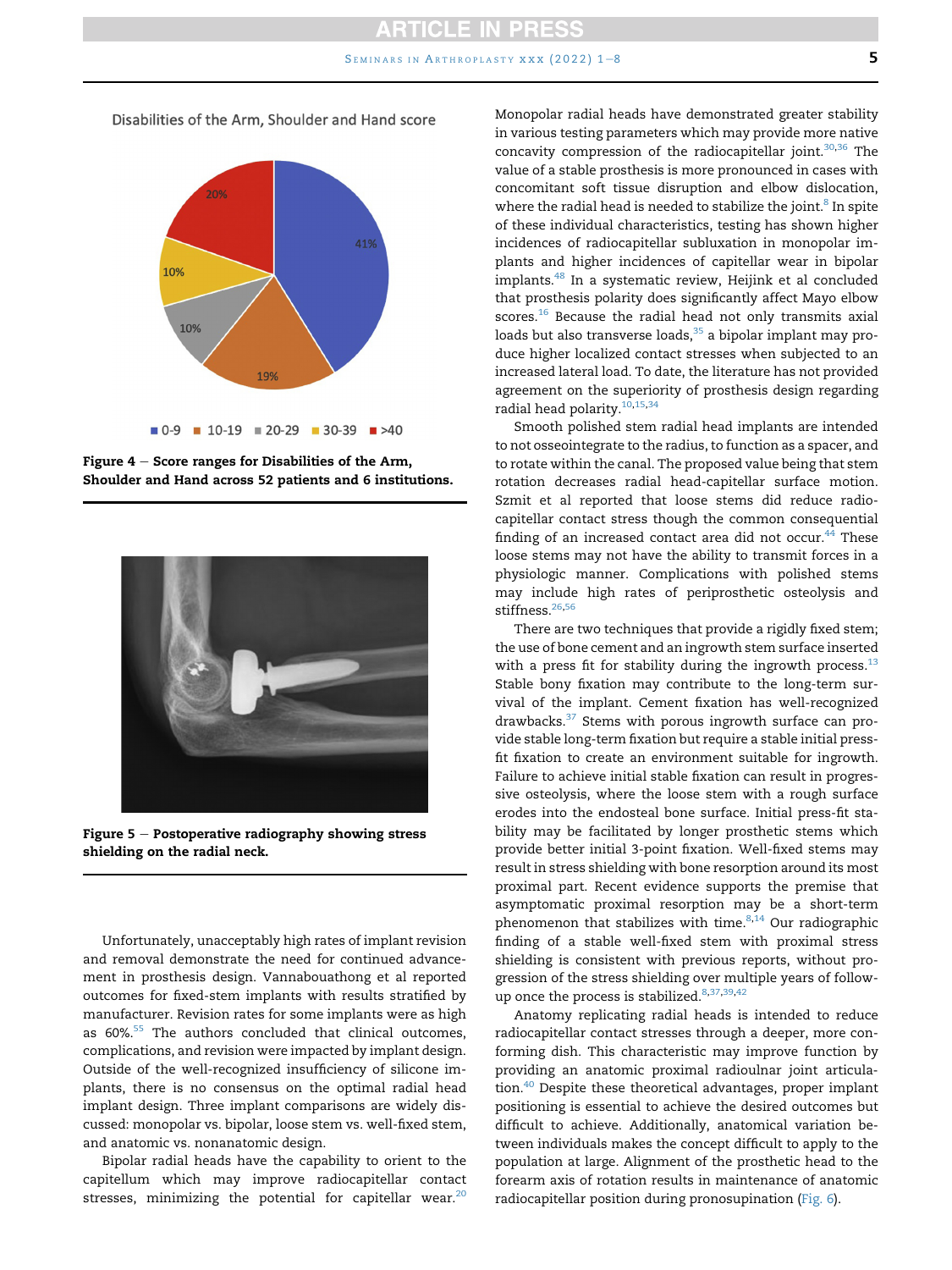## **ARTICLE IN PRESS**

#### 6 SEMINARS IN ARTHROPLASTY XXX (2022)  $1-8$  $1-8$

<span id="page-5-6"></span>

Figure 6 - Intraoperative fluoroscopy showing maintenance of radiocapitellar orientation and joint congruity during pronosupination and proper prosthetic neck length.

The retrospective nature of the work is a limitation due to the inherent risk of selection bias with this study design. The data herein were aggregated for all RHA indications. Results were not stratified by indication as this information was not consistently available across all centers. The data are also subject to measurement variability as they were collected by numerous clinicians. The multicenter design contributed to a high rate of attrition. Therefore, the outcomes represent a low proportion of all patients who received this prosthesis. While our conclusions may be limited by the multicenter study design, this design also expands the generalizability of the results. Preoperative evaluation, surgical approach, surgical skill, and postoperative protocols differ between surgeons. This lack of uniformity may demonstrate the reproducibility of the results.

## Conclusion

An anatomic radial head prosthesis that is aligned to the axis of forearm rotation produces satisfactory short-term outcomes across multiple surgeons and institutions. The rate of reoperation was lower than historical data for radial head arthroplasty outcomes'. The prosthesis has a monobloc design, a concave radiocapitellar surface, a press-fit long stem with ingrowth surface, and a mechanism for alignment of the radial head to the forearm axis of rotation. This design combines the theoretical benefits of improved radiocapitellar contact of a bipolar implant with the physiologic load transmission and stability of a monobloc implant. Further investigation is required in order to determine results at a longer term of follow-up.

## Disclaimers:

Funding: No funding was disclosed by the authors.

Conflicts of interest: DMM has a consulting teaching and advising relationship with Skeletal Dynamics. HBB discloses a relationship with Skeletal Dynamics including payment for faculty responsibilities. The other authors, their immediate families, and any research entity with which they are affiliated did not receive any financial payments or other benefits from any commercial entity related to the subject of this article.

#### Acknowledgments

The authors appreciate the time and efforts of Asdrubal Rivera Dones, Laura Peterson, Karla Moriel, and Natasha Dark.

#### REFERENCES

- <span id="page-5-1"></span>1. [Amis AA, Dowson D, Wright V. Elbow joint force predictions](http://refhub.elsevier.com/S1045-4527(22)00020-7/sref1) [for some strenuous isometric actions. J Biomech 1980;](http://refhub.elsevier.com/S1045-4527(22)00020-7/sref1)  $13:765 - 75.$  $13:765 - 75.$  $13:765 - 75.$  $13:765 - 75.$
- <span id="page-5-5"></span>2. Baek CS, Kim BS, Kim DH, Cho CH. Short- to mid-term outcomes of radial head replacement for complex radial head fractures. Clin Shoulder Elb 2020;23:183-9. [https://doi.org/](https://doi.org/10.5397/cise.2020.00325) [10.5397/cise.2020.00325.](https://doi.org/10.5397/cise.2020.00325)
- <span id="page-5-0"></span>3. Beingessner DM, Dunning CE, Gordon KD, Johnson JA, King GJ. The effect of radial head excision and arthroplasty on elbow kinematics and stability. J Bone Joint Surg Am 2004;86:1730-9. <https://doi.org/10.2106/00004623-200408000-00018>.
- <span id="page-5-2"></span>4. [Beredjiklian PK, Nalbantoglu U, Potter HG, Hotchkiss RN.](http://refhub.elsevier.com/S1045-4527(22)00020-7/sref4) [Prosthetic radial head components and proximal radial](http://refhub.elsevier.com/S1045-4527(22)00020-7/sref4) [morphology: a mismatch. J Shoulder Elbow Surg 1999;8:](http://refhub.elsevier.com/S1045-4527(22)00020-7/sref4)  $471 - 5.$  $471 - 5.$  $471 - 5.$
- <span id="page-5-3"></span>5. Birkedal JP, Deal DN, Ruch DS. Loss of flexion after radial head replacement. J Shoulder Elbow Surg 2004;13:208-13. [https://](https://doi.org/10.1016/j.jse.2003.11.007) [doi.org/10.1016/j.jse.2003.11.007](https://doi.org/10.1016/j.jse.2003.11.007).
- <span id="page-5-4"></span>6. [Broberg MA, Morrey BF. Results of delayed excision of the](http://refhub.elsevier.com/S1045-4527(22)00020-7/sref6) [radial head after fracture. J Bone Joint Surg Am 1986;86:](http://refhub.elsevier.com/S1045-4527(22)00020-7/sref6) [669](http://refhub.elsevier.com/S1045-4527(22)00020-7/sref6)-[74.](http://refhub.elsevier.com/S1045-4527(22)00020-7/sref6)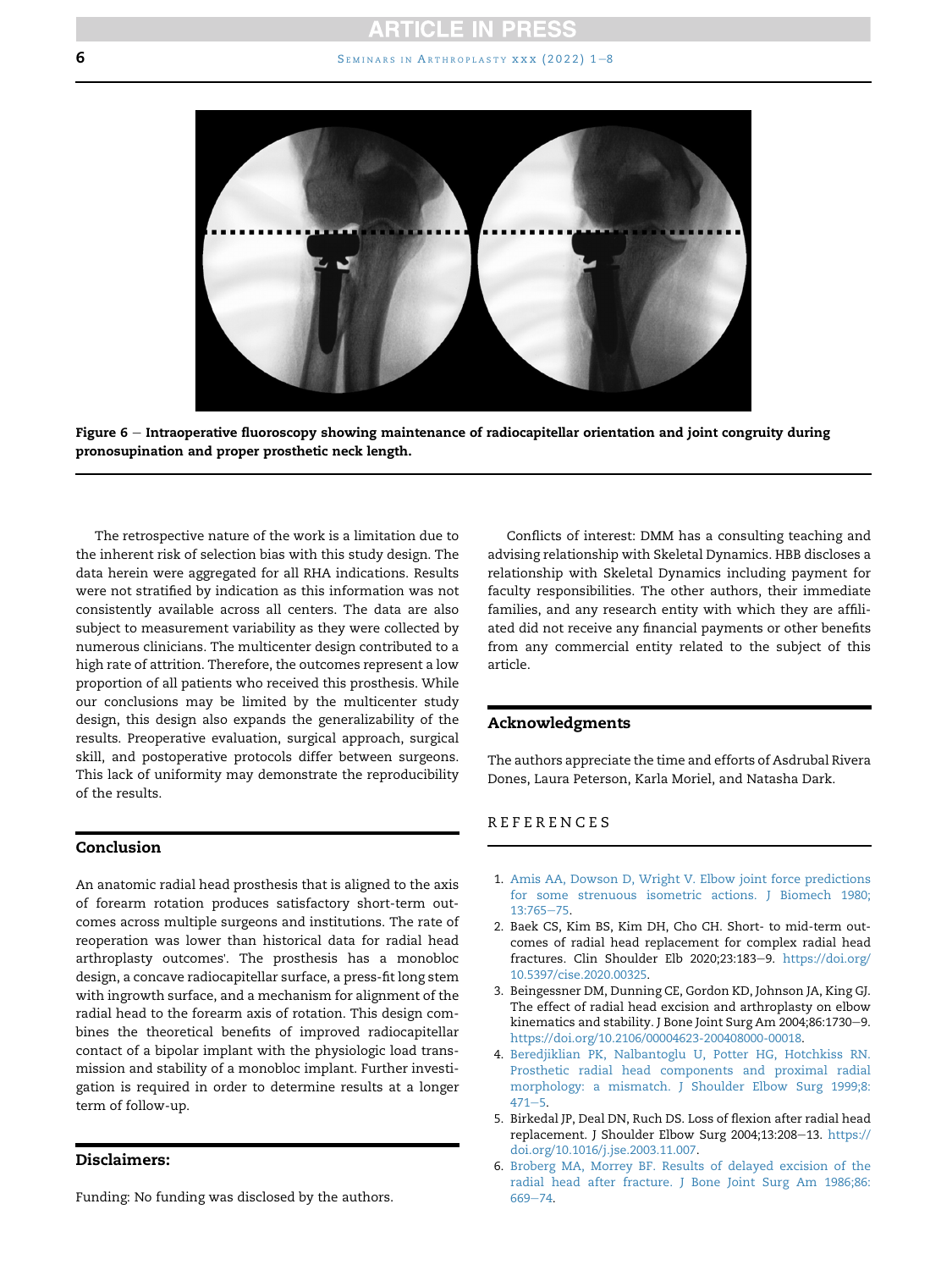- <span id="page-6-10"></span>7. Burkhart KJ, Mattyasovszky SG, Runkel M, Schwarz C, Kuchle R, Hessmann MH, et al. Mid- to long-term results after bipolar radial head arthroplasty. J Shoulder Elbow Surg 2010;19:965-72. <https://doi.org/10.1016/j.jse.2010.05.022>.
- <span id="page-6-3"></span>8. Chanlalit C, Shukla DR, Fitzsimmons JS, An KN, O'Driscoll SW. Influence of prosthetic design on radiocapitellar concavitycompression stability. J Shoulder Elbow Surg 2011;20: 885-90. [https://doi.org/10.1016/j.jse.2011.03.009.](https://doi.org/10.1016/j.jse.2011.03.009)
- <span id="page-6-8"></span>9. Chen C-T, Bhargava M, Lin PM, Torzilli PA. Time, stress, and location dependent chondrocyte death and collagen damage in cyclically loaded articular cartilage. J Orthopaedic Res 2003;21:888-98. [https://doi.org/10.1016/s0736-0266\(03\)00050-0.](https://doi.org/10.1016/s0736-0266(03)00050-0)
- <span id="page-6-26"></span>10. Chen H, Wang Z, Shang Y. Clinical and radiographic outcomes of unipolar and bipolar radial head prosthesis in patients with radial head fracture: a systemic review and meta-analysis. J Invest Surg 2018;31:178-84. [https://doi.org/](https://doi.org/10.1080/08941939.2017.1299262) [10.1080/08941939.2017.1299262.](https://doi.org/10.1080/08941939.2017.1299262)
- <span id="page-6-17"></span>11. Dunn JC, Kusnezov NA, Koehler LR, Eisenstein ED, Kilcoyne KG, Orr JD, et al. Radial head arthroplasty in the active duty Military Service Member with minimum 2-year follow-up. J Hand Surg Am 2017;42:660.e661-7. [https://](https://doi.org/10.1016/j.jhsa.2017.04.005) [doi.org/10.1016/j.jhsa.2017.04.005](https://doi.org/10.1016/j.jhsa.2017.04.005).
- <span id="page-6-14"></span>12. Fehringer EV, Burns EM, Knierim A, Sun J, Apker KA, Berg RE. Radiolucencies surrounding a smooth-stemmed radial head component may not correlate with forearm pain or poor elbow function. J Shoulder Elbow Surg 2009;18:275-8. [https://](https://doi.org/10.1016/j.jse.2008.09.012) [doi.org/10.1016/j.jse.2008.09.012](https://doi.org/10.1016/j.jse.2008.09.012).
- <span id="page-6-30"></span>13. Gabarre S, Herrera A, Ibarz E, Mateo J, Gil-Albarova J, Gracia L. Comparative analysis of the Biomechanical Behaviour of two Cementless short stems for Hip replacement: Linea anatomic and Minihip. PLoS One 2016;11:e0158411. [https://doi.org/](https://doi.org/10.1371/journal.pone.0158411) [10.1371/journal.pone.0158411.](https://doi.org/10.1371/journal.pone.0158411)
- <span id="page-6-31"></span>14. Giannicola G, Calella P, Piccioli A, Scacchi M, Gumina S. Terrible triad of the elbow: is it still a troublesome injury? Injury 2015;46:S68e76. [https://doi.org/10.1016/s0020-1383\(15\)](https://doi.org/10.1016/s0020-1383(15)30058-9) [30058-9](https://doi.org/10.1016/s0020-1383(15)30058-9).
- <span id="page-6-27"></span>15. Gramlich Y, Krausch E, Stein T, Schmidt-Horlohe K, Hoffmann R, Klug A. Mid-term clinical outcome comparison of long-stemmed monopolar osseointegrated and shortstemmed bipolar radial head prostheses. Arch Orthop Trauma Surg 2021;141:823-30. [https://doi.org/10.1007/s00](https://doi.org/10.1007/s00402-020-03534-z) [402-020-03534-z.](https://doi.org/10.1007/s00402-020-03534-z)
- <span id="page-6-19"></span>16. Heijink A, Kodde IF, Mulder PG, Veltman ES, Kaas L, van den Bekerom MP, et al. Radial head arthroplasty: a systematic review. JBJS Rev 2016;4. [https://doi.org/10.2106/JBJS.RVW.](https://doi.org/10.2106/JBJS.RVW.15.00095) [15.00095](https://doi.org/10.2106/JBJS.RVW.15.00095).
- <span id="page-6-7"></span>17. Hemmingsen CK, Thillemann TM, Elmengaard B, de Raedt S, Nielsen ET, Mosegaard SB, et al. Elbow Biomechanics, radiocapitellar joint pressure, and interosseous membrane Strain before and after radial head arthroplasty. J Orthop Res 2020;38:510-22. <https://doi.org/10.1002/jor.24488>.
- <span id="page-6-15"></span>18. [Hollister AM, Gellman H, Waters RL. The relationship of the](http://refhub.elsevier.com/S1045-4527(22)00020-7/sref18) [interosseous membrane to the axis of rotation of the forearm.](http://refhub.elsevier.com/S1045-4527(22)00020-7/sref18) [Clin Orthop Relat Res 1994;Jan:272](http://refhub.elsevier.com/S1045-4527(22)00020-7/sref18)-[6](http://refhub.elsevier.com/S1045-4527(22)00020-7/sref18).
- <span id="page-6-12"></span>19. Hudak PL, Amadio PC, Bombardier C, Beaton D, Cole D, Davis A, et al. Development of an upper extremity outcome measure: the DASH (disabilities of the arm, shoulder, and head). Am J Ind Med 1996;29:602-8. [https://doi.org/10.1002/](https://doi.org/10.1002/(SICI)1097-0274(199606)29:6) [\(SICI\)1097-0274\(199606\)29:6](https://doi.org/10.1002/(SICI)1097-0274(199606)29:6).
- <span id="page-6-23"></span>20. [Judet T, Garreau de Loubresse C, Piriou P, Charnley G. A](http://refhub.elsevier.com/S1045-4527(22)00020-7/sref20) [floating prosthesis for radial-head fractures. J Bone Joint Surg](http://refhub.elsevier.com/S1045-4527(22)00020-7/sref20) [Br 1996;78:244](http://refhub.elsevier.com/S1045-4527(22)00020-7/sref20)-[9.](http://refhub.elsevier.com/S1045-4527(22)00020-7/sref20)
- <span id="page-6-18"></span>21. Jung KJ, Nho JH, Wang SD, Hong YC, Kim BS. Metallic press-fit radial head replacement for radial head fractures. Orthopedics 2019;42:545-51. [https://doi.org/10.3928/01477447-20190604-07.](https://doi.org/10.3928/01477447-20190604-07)
- <span id="page-6-20"></span>22. Kachooei AR, Baradaran A, Ebrahimzadeh MH, van Dijk CN, Chen N. The rate of radial head prosthesis removal or revision: a systematic review and meta-analysis. J Hand Surg Am 2018;43:39-53.e31. [https://doi.org/10.1016/j.jhsa.2017.08.031.](https://doi.org/10.1016/j.jhsa.2017.08.031)
- <span id="page-6-0"></span>23. Klug A, Gramlich Y, Wincheringer D, Hoffmann R, Schmidt-Horlohe K. Epidemiology and treatment of radial head fractures: a database analysis of over 70,000 Inpatient cases. J Hand Surg Am 2021;46:27-35. [https://doi.org/10.1016/j.jhsa.](https://doi.org/10.1016/j.jhsa.2020.05.029) [2020.05.029.](https://doi.org/10.1016/j.jhsa.2020.05.029)
- <span id="page-6-11"></span>24. Klug A, Nagy A, Gramlich Y, Hoffmann R. Surgical treatment of the radial head is crucial for the outcome in terrible triad injuries of the elbow. Bone Joint J 2020;102-B:1620-8. [https://](https://doi.org/10.1302/0301-620X.102B12) [doi.org/10.1302/0301-620X.102B12.](https://doi.org/10.1302/0301-620X.102B12)
- <span id="page-6-22"></span>25. Kupperman ES, Kupperman AI, Mitchell SA. Treatment of radial head fractures and need for revision procedures at 1 and 2 Years. J Hand Surg Am 2018;43:241-7. [https://doi.org/](https://doi.org/10.1016/j.jhsa.2017.10.022) [10.1016/j.jhsa.2017.10.022](https://doi.org/10.1016/j.jhsa.2017.10.022).
- <span id="page-6-29"></span>26. Laumonerie P, Raad M, Tibbo ME, Kerezoudis P, Bonnevialle N, Mansat P. Midterm outcomes of 146 EVOLVE Proline modular radial head prostheses: a systematic review. Shoulder Elbow 2021;13:205-12. [https://doi.org/10.1177/](https://doi.org/10.1177/1758573219850111) [1758573219850111](https://doi.org/10.1177/1758573219850111).
- <span id="page-6-6"></span>27. Liew VS, Cooper IC, Ferreira LM, Johnson JA, King GJW. The effect of metallic radial head arthroplasty on radiocapitellar joint contact area. Clin Biomech (Bristol, Avon) 2003;18:115-8. [https://doi.org/10.1016/s0268-0033\(02\)00172-9](https://doi.org/10.1016/s0268-0033(02)00172-9).
- <span id="page-6-9"></span>28. Martin Fuentes AM, Ramos Pascua LR, Cecilia Lopez D. Correlation between radiographic findings and clinical failure in monopolar radial head replacement. Arch Orthop Trauma Surg 2020;140:51e8. [https://doi.org/10.1007/s00402-019-03273-w.](https://doi.org/10.1007/s00402-019-03273-w)
- <span id="page-6-16"></span>29. [Mason ML. Soime observations on fractures of the head of the](http://refhub.elsevier.com/S1045-4527(22)00020-7/sref29) [radius with a review of one hundred cases. Br J Surg](http://refhub.elsevier.com/S1045-4527(22)00020-7/sref29) [1954;42:123](http://refhub.elsevier.com/S1045-4527(22)00020-7/sref29)-[32](http://refhub.elsevier.com/S1045-4527(22)00020-7/sref29).
- <span id="page-6-24"></span>30. Moon JG, Berglund LJ, Zachary D, An KN, O'Driscoll SW. Radiocapitellar joint stability with bipolar versus monopolar radial head prostheses. J Shoulder Elbow Surg 2009;18: 779-84. [https://doi.org/10.1016/j.jse.2009.02.011.](https://doi.org/10.1016/j.jse.2009.02.011)
- <span id="page-6-2"></span>31. [Morrey BF, An KN, Stormont TJ. Force transmission through](http://refhub.elsevier.com/S1045-4527(22)00020-7/sref31) [the radial head. J Bone Joint Surg Am 1988;70:250](http://refhub.elsevier.com/S1045-4527(22)00020-7/sref31)-[6.](http://refhub.elsevier.com/S1045-4527(22)00020-7/sref31)
- <span id="page-6-4"></span>32. [Morrey BF, Tanaka S, An KN. Valgus stability of the elbow. A](http://refhub.elsevier.com/S1045-4527(22)00020-7/sref32) [definition of primary and secondary constraints. Clin Orthop](http://refhub.elsevier.com/S1045-4527(22)00020-7/sref32) Relat Res 1991; Apr: 187-[95.](http://refhub.elsevier.com/S1045-4527(22)00020-7/sref32)
- <span id="page-6-5"></span>33. Moungondo FGP, Andrzejewski A, van Riet RRP, Feipel V, Rooze M, Schuind FA. Joint contact areas after radial head arthroplasty: a comparative study of 3 prostheses. J Shoulder Elbow Surg 2019;28:1546-53. [https://doi.org/10.1016/j.jse.](https://doi.org/10.1016/j.jse.2019.01.023) [2019.01.023.](https://doi.org/10.1016/j.jse.2019.01.023)
- <span id="page-6-28"></span>34. Mukka S, Sjöholm P, Perisynakis N, Wahlström P, Rahme H, Kadum B. Radial head arthroplasty for radial head fractures: a clinical and radiological comparison of monopolar and bipolar radial head arthroplasty at a mean follow-up of 6 years. Eur J Trauma Emerg Surg 2020;46:565-72. [https://doi.org/](https://doi.org/10.1007/s00068-018-1042-4) [10.1007/s00068-018-1042-4](https://doi.org/10.1007/s00068-018-1042-4).
- <span id="page-6-25"></span>35. Orbay JL, Mijares MR, Berriz CG. The transverse force experienced by the radial head during axial loading of the forearm: a cadaveric study. Clin Biomech (Bristol, Avon) 2016;31:117-22. [https://doi.org/10.1016/j.clinbiomech.2015.10.007.](https://doi.org/10.1016/j.clinbiomech.2015.10.007)
- <span id="page-6-1"></span>36. [Pomianowski S, Morrey BF, Neale PG, Park MJ, O'Driscoll SW,](http://refhub.elsevier.com/S1045-4527(22)00020-7/sref36) [An KN. Contribution of monoblock and bipolar radial head](http://refhub.elsevier.com/S1045-4527(22)00020-7/sref36) [prostheses to valgus stability of the elbow. J Bone Joint Surg](http://refhub.elsevier.com/S1045-4527(22)00020-7/sref36) [Am 2001;83:1829](http://refhub.elsevier.com/S1045-4527(22)00020-7/sref36)-[34](http://refhub.elsevier.com/S1045-4527(22)00020-7/sref36).
- <span id="page-6-13"></span>37. Popovic N, Lemaire R, Georis P, Gillet P. Midterm results with a bipolar radial head prosthesis: radiographic evidence of loosening at the bone-cement interface. J Bone Joint Surg Am 2007;89:2469-76. [https://doi.org/10.2106/JBJS.F.00723.](https://doi.org/10.2106/JBJS.F.00723)
- <span id="page-6-21"></span>38. Reinhardt D, Toby EB, Brubacher J. Reoperation rates and Costs of radial head arthroplasty versus open Reduction and Internal fixation of radial head and neck fractures: a retrospective database study. Hand (NY) 2021;16:115-22. [https://](https://doi.org/10.1177/1558944719837691) [doi.org/10.1177/1558944719837691](https://doi.org/10.1177/1558944719837691).
- <span id="page-6-32"></span>39. Rotini R, Marinelli A, Guerra E, Bettelli G, Cavaciocchi M. Radial head replacement with unipolar and bipolar SBi system: a clinical and radiographic analysis after a 2-year mean